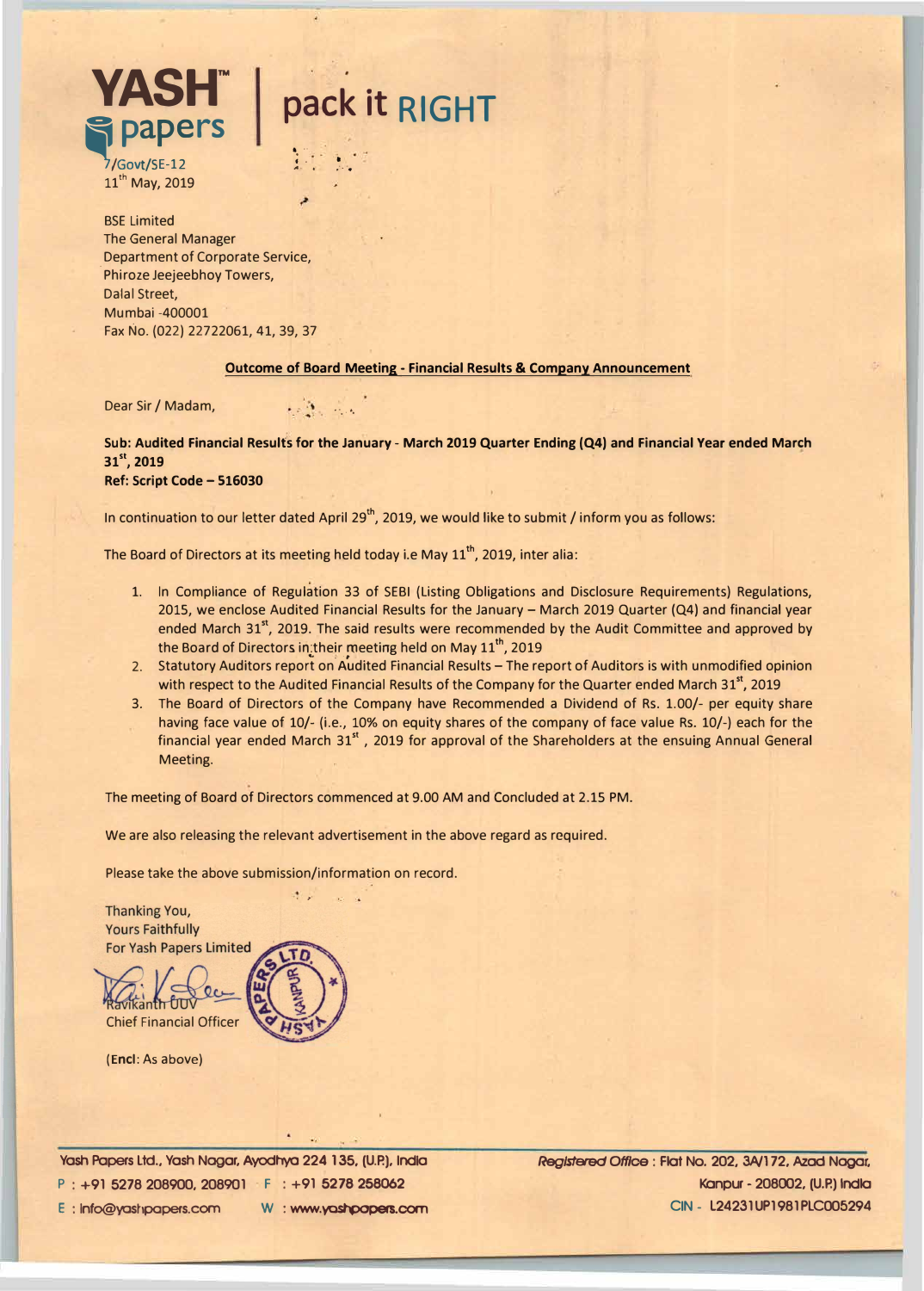

YASH **PAPERS** LIMITED REGD. OFFICE: FLAT NO. 202, **3A/172, A2AD NAGAR, KANPUR· 208 002, UTTAR PRADESH**  Corp. Office : Yash **Nagar, Ayodhya** - **224135,** Uttar Pradesh CIN: l24231UP1981PLC005294 I T: **+915278 208900** /01 I F: **+915278 258062 E: info@yashpapers.com** I **Website: www.yashpapers.com** 

**Statement of Audited** Financial **Results for the quarter and year ended 31st March, 2019** 

|        |                                                                                      |                                    |                                    |                                    |                                 | (Rs. In lakhs)                  |
|--------|--------------------------------------------------------------------------------------|------------------------------------|------------------------------------|------------------------------------|---------------------------------|---------------------------------|
| Sr No. | <b>Particulars</b>                                                                   | <b>Quarter ended</b><br>31/03/2019 | <b>Quarter ended</b><br>31/12/2018 | <b>Quarter ended</b><br>31/03/2018 | <b>Year ended</b><br>31/03/2019 | <b>Year Ended</b><br>31/03/2018 |
|        |                                                                                      | <b>Audited</b>                     | <b>Reviewed</b>                    | <b>Audited</b>                     | <b>Audited</b>                  | <b>Audited</b>                  |
|        | 1 Income                                                                             |                                    |                                    |                                    |                                 |                                 |
|        | (a) Revenue from Operations                                                          | 5,893.54                           | 7.039.58                           | 5,285.49                           | 25,025.59                       | 20,174.84                       |
|        | (b) Other Income                                                                     | 178.25                             | 49.28                              | 30.16                              | 517.55                          | 348.85                          |
|        | <b>Total Income</b>                                                                  | 6,071.80                           | 7,088.86                           | 5,315.65                           | 25,543.15                       | 20,523.68                       |
|        | 2 Expenses                                                                           |                                    |                                    |                                    |                                 |                                 |
|        | (a) Cost of materials consumed                                                       | 2,619.49                           | 2,990.93                           | 2,264.69                           | 10,980.41                       | 9,550.42                        |
|        | (b) Purchase of stock-in-trade                                                       | 4.38                               | 3.59                               |                                    | 12.19                           |                                 |
|        | (c) Changes in inventories of finished goods, work in progress and<br>stock-in-trade | (200 16)                           | 284.09                             | (219.93)                           | 146.48                          | (677.65)                        |
|        | (d) Employee Benefits expenses                                                       | 631.03                             | 654.08                             | 574.79                             | 2.419.09                        | 1,971.03                        |
|        | (e) Finance Costs                                                                    | 434.47                             | 398.78                             | 370.57                             | 1,682.31                        | 1,281.06                        |
|        | (f) Depreciation and Amortisation expense                                            | 197.73                             | 230.69                             | 212.99                             | 870.46                          | 638.55                          |
|        | (g) Power and Fuel                                                                   | 1.102.45                           | 1,330.45                           | 915.06                             | 4,467.12                        | 3,235.59                        |
|        | (h) Other expenses                                                                   | 615.38                             | 579.21                             | 620.60                             | 2,481.99                        | 2,308.98                        |
|        | <b>Total Expenses</b>                                                                | 5,404.78                           | 6,471.82                           | 4,738.77                           | 23,060.06                       | 18,307.97                       |
|        | 3 Profit/ (Loss) before tax [1-2]                                                    | 667.02                             | 617.04                             | 576.88                             | 2,483.09                        | 2,215.71                        |
|        | 4 Tax Expense                                                                        |                                    |                                    |                                    |                                 |                                 |
|        | Current                                                                              | 146.61                             | 137.35                             | 147.13                             | 543.69                          | 477.46                          |
|        | Deferred                                                                             | (262.69)                           | 40.75                              | 392.65                             | $-131.59$                       | 490.28                          |
|        | 5 Profit/ (Loss) for the year [3-4]                                                  | 783.09                             | 438.94                             | 37.10                              | 2,070.98                        | 1,247.97                        |
|        | 6 Other Comprehensive income                                                         |                                    |                                    |                                    |                                 |                                 |
|        | (a) Items that will not be reclassified to profit or loss                            |                                    |                                    |                                    |                                 |                                 |
|        | (i) remeasurements of defined berefit plans                                          | 8.31                               | (22.59)                            | 25.54                              | (9.98)                          | 6.29                            |
|        | (ii) equity instruments through other comprehensive income                           |                                    |                                    |                                    |                                 |                                 |
|        | (iii) Income taxes related to items that will not be reclassified to profit          | 1.00                               | (4.82)                             | 8.20                               | (2.90)                          | 1.83                            |
|        | or loss                                                                              |                                    |                                    |                                    |                                 |                                 |
|        | (b) Items that will be reclassified to profit or loss                                |                                    |                                    |                                    |                                 |                                 |
|        | <b>Total Other Comprehensive Income</b>                                              | 9.31                               | (27.41)                            | 33.74                              | (12.88)                         | 8.12                            |
|        | 7 Total Comprehensive Income for the year [5+6]                                      | 792.40                             | 411.53                             | 70.84                              | 2,058.10                        | 1,256.08                        |
|        | 8 Paid-up equity share capital (FV per share Rs. 10/- each)                          | 3,524.00                           | 3,524.00                           | 3,524.00                           | 3,524.00                        | 3,524.00                        |
|        | 9 Earnings per share (FV per share Rs. 10/- each)                                    |                                    |                                    |                                    |                                 |                                 |
|        | (a) Basic (Rs)                                                                       | 2.22                               | 1.25                               | 0.11                               | 5.88                            | 3.62                            |
|        | (b) Diluted (Rs)                                                                     | 2.22                               | 1.25                               | 0.11                               | 5.88                            | 3.62                            |



..

**For Yash Papers Limited** 

UP Fash Papers Limited

**for Yash Paper summited** 

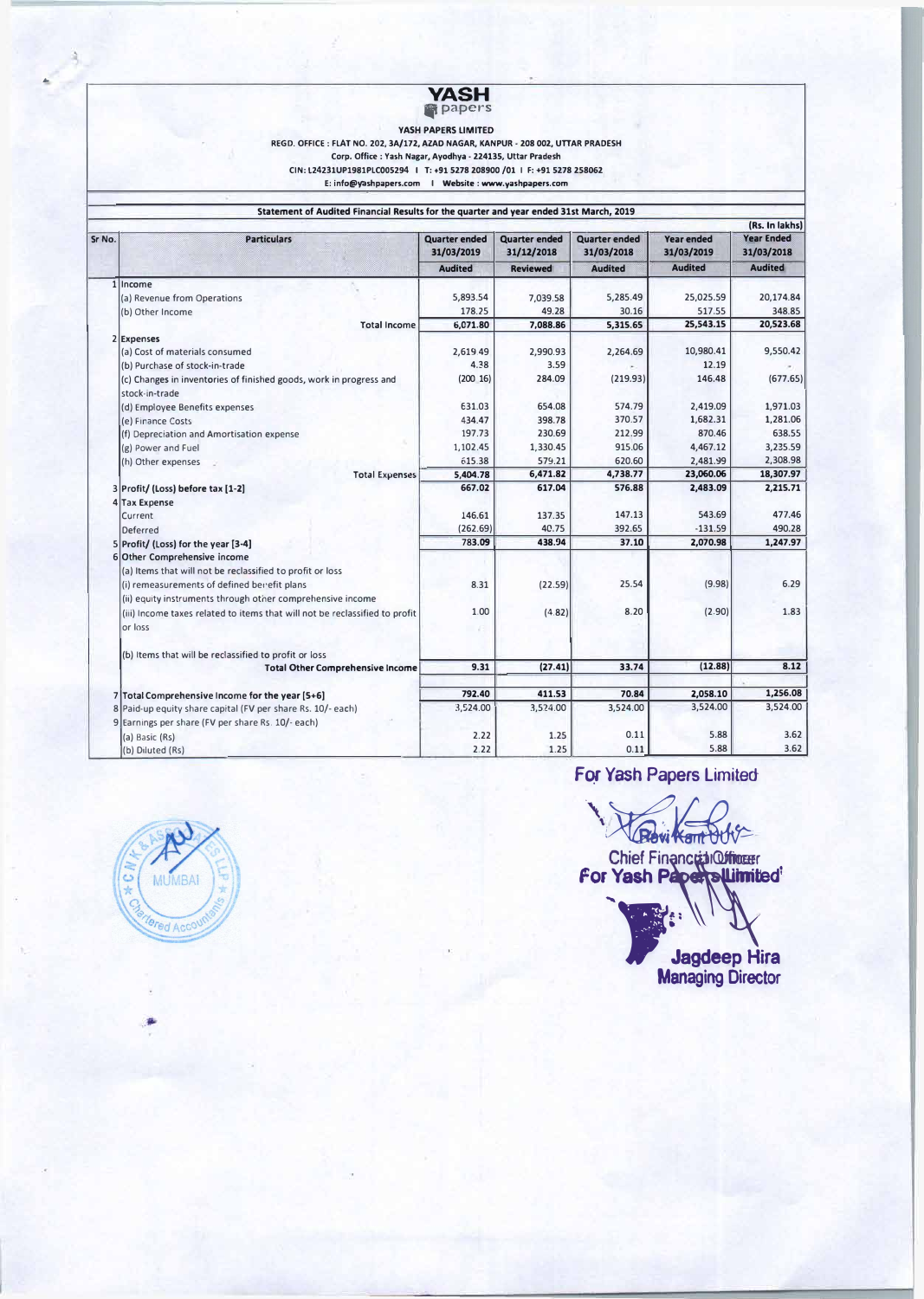|                                            |                     | (Rs. lo lakhs)      |
|--------------------------------------------|---------------------|---------------------|
| <b>Particulars</b>                         | As at<br>31.03.2019 | As at<br>31.03.2018 |
| <b>Assets</b>                              |                     |                     |
| 1 Non-current Assets                       |                     |                     |
| (a) Property, plant and equipment          | 16,720.75           | 16,156.52           |
| (b) Capital work in progress               | 10.76               | 190.26              |
| (d) Other intangible assets                | 60.97               | 54.51               |
| (g) Financial Assets                       |                     |                     |
| (i) Investments                            | 0.12                | 0.05                |
| (h) Other non-current assets               | 380.94              | 279.42              |
| Sub-total                                  | 17,173.54           | 16,680.76           |
| 2 Current Assets                           |                     |                     |
| (a) Inventories                            | 7,078.63            | 7,282.36            |
| (b) Financial Assets                       |                     |                     |
| (i) Trade receivables                      | 1,549.81            | 1,470.24            |
| (ii) Cash and cash equivalents             | 13.15               | 19.74               |
| (iii) Bank balances other than (iii) above | 327.56              | 240.17              |
| (iv) Others                                | 19.10               | 9.64                |
| (c) Other current assets                   | 893.31              | 1,142.68            |
| Sub-total                                  | 9,881.55            | 10,164.83           |
| <b>Total Assets</b>                        | 27,055.09           | 26,845.59           |
| <b>Equity and Liabilities</b>              |                     |                     |
| 1 Equity                                   |                     |                     |
| (a) Equity share capital                   | 3,524.00            | 3,524.00            |
| (b) Other equity                           | 5,846.44            | 3,788.33            |
| Sub-total                                  | 9,370.44            | 7,312.33            |
| <b>Liabilities</b>                         |                     |                     |
| 2 Non-current liabilities                  |                     |                     |
| (a) Financial liabilities                  |                     |                     |
| (i) Borrowings                             | 5,365.43            | 7,165.16            |
| (b) Deferred tax liabilities (net)         | 525.77              | 654.46              |
| (c) Other non-current liabilities          | 1,894.80            | 2,055.75            |
| Sub-total                                  | 8.286.00            | 9,875.36            |
| <b>3</b> Current Liabilities               |                     |                     |
| (a) Financial liabilities                  |                     |                     |
| (i) Borrowings                             | 4,519.15            | 5,185.01            |
| (ii) Trade payables                        | 1,312.17            | 1,715.59            |
| (iii) Other financial liabilities          | 1,783.17            | 1,738.76            |
| (b) Other current liabilities              | 1,551.36            | 786.19              |
| (c) Provisions                             | 232.80              | 232.34              |
| Sub-total                                  | 9,398.65            | 9,657.90            |
| <b>Total Equity and Liabilities</b>        | 27,055.09           | 26,845.59           |

' .

For Yash Papers Limited



Chief Financial Officer For Yash Papers Limited

*'""'1·* 

**AF** Jagdeep Hira Managing Director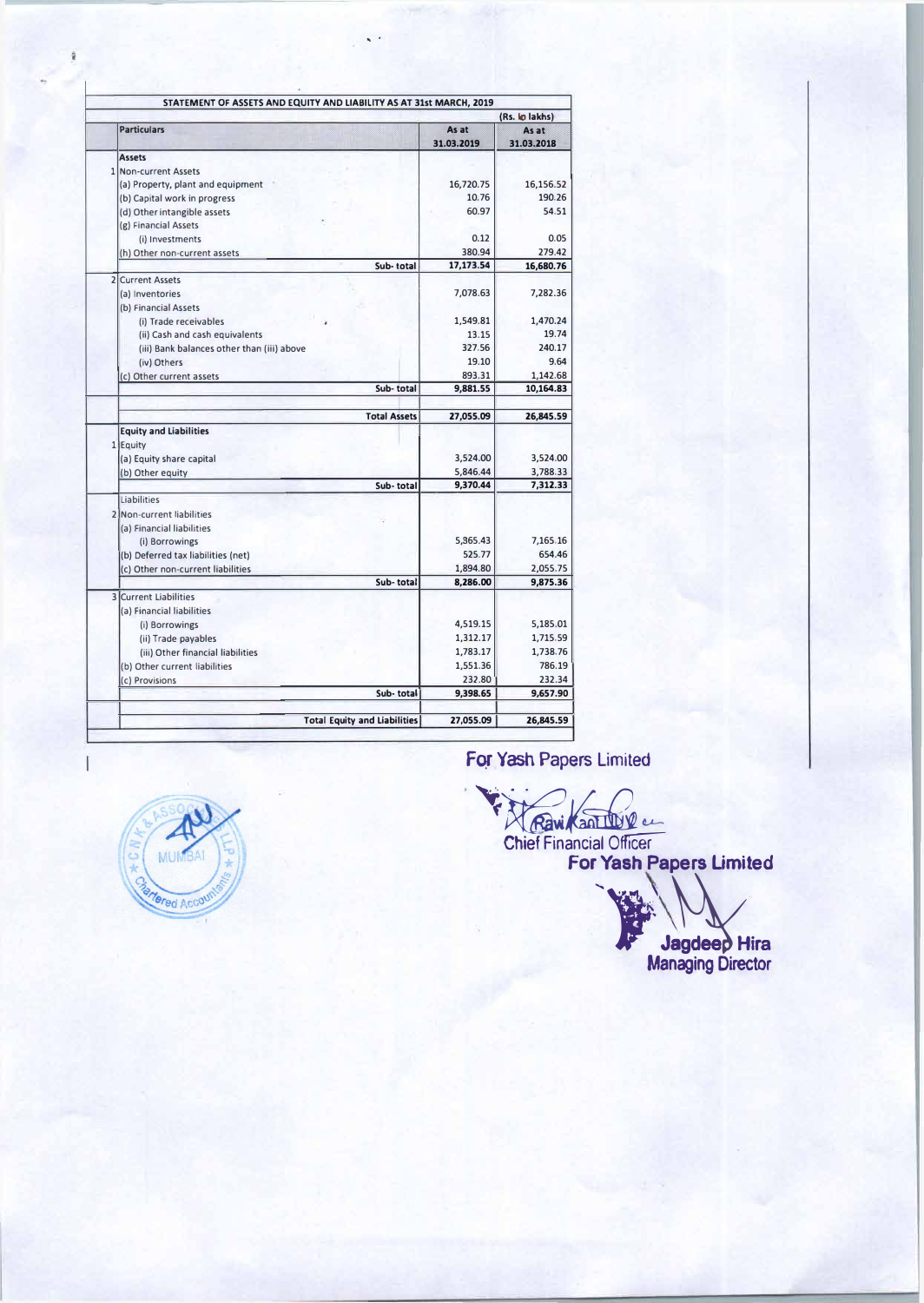| (Rs. In lakhs)              |                                                                                                                                                                                                                                         |                                    |                                    |                                    |                                 |                                 |  |  |
|-----------------------------|-----------------------------------------------------------------------------------------------------------------------------------------------------------------------------------------------------------------------------------------|------------------------------------|------------------------------------|------------------------------------|---------------------------------|---------------------------------|--|--|
|                             | <b>Particulars</b>                                                                                                                                                                                                                      | <b>Quarter ended</b><br>31/03/2019 | <b>Quarter ended</b><br>31/12/2018 | <b>Quarter ended</b><br>31/03/2018 | <b>Year ended</b><br>31/03/2019 | <b>Year Ended</b><br>31/03/2018 |  |  |
|                             |                                                                                                                                                                                                                                         | <b>Audited</b>                     | <b>Reviewed</b>                    | <b>Audited</b>                     | <b>Audited</b>                  | <b>Audited</b>                  |  |  |
| $\mathbf{1}$                | <b>SEGMENT REVENUE</b>                                                                                                                                                                                                                  |                                    |                                    |                                    |                                 |                                 |  |  |
|                             | Paper                                                                                                                                                                                                                                   | 5,630.83                           | 6,493.66                           | 5,149.45                           | 23,853.31                       | 20,357.48                       |  |  |
|                             | Tableware products                                                                                                                                                                                                                      | 440.96                             | 595.20                             | 166.20                             | 1,689.83                        | 166.20                          |  |  |
|                             | Sub-total                                                                                                                                                                                                                               | 6,071.80                           | 7,088.86                           | 5,315.65                           | 25,543.15                       | 20,523.68                       |  |  |
|                             | Less: inter segment revenue                                                                                                                                                                                                             |                                    |                                    |                                    |                                 |                                 |  |  |
|                             | <b>TOTAL REVENUE</b>                                                                                                                                                                                                                    | 6,071.80                           | 7,088.86                           | 5,315.65                           | 25,543.15                       | 20,523.68                       |  |  |
|                             |                                                                                                                                                                                                                                         |                                    |                                    |                                    |                                 |                                 |  |  |
| $\overline{2}$              | <b>SEGMENT RESULTS</b>                                                                                                                                                                                                                  |                                    |                                    |                                    |                                 |                                 |  |  |
|                             | Profit before tax from each segment                                                                                                                                                                                                     |                                    |                                    |                                    |                                 |                                 |  |  |
|                             | Paper                                                                                                                                                                                                                                   | 832.58                             | 818.12                             | 917.43                             | 3,333.20                        | 2,626.97                        |  |  |
|                             | Tableware products                                                                                                                                                                                                                      | (142.60)                           | (186.68)                           | (340.55)                           | (786.39)                        | (340.55)                        |  |  |
|                             | Sub-total                                                                                                                                                                                                                               | 689.97                             | 631.44                             | 576.88                             | 2,546.80                        | 2,286.42                        |  |  |
|                             | Less:<br><b>Finance costs</b>                                                                                                                                                                                                           |                                    |                                    |                                    |                                 |                                 |  |  |
|                             | Other un-allocable expenditure                                                                                                                                                                                                          | 22.96                              | 14.40                              |                                    | 63.72                           | 70.71                           |  |  |
|                             | Add:                                                                                                                                                                                                                                    |                                    |                                    |                                    |                                 |                                 |  |  |
|                             | Other un-allocable income                                                                                                                                                                                                               |                                    |                                    |                                    |                                 |                                 |  |  |
|                             | Sub-total                                                                                                                                                                                                                               | 22.96                              | 14.40                              | ٠                                  | 63.72                           | 70.71                           |  |  |
|                             |                                                                                                                                                                                                                                         |                                    |                                    |                                    |                                 |                                 |  |  |
|                             | PROFIT/(LOSS) BEFORE TAX (a) - (b)                                                                                                                                                                                                      | 667.02                             | 617.04                             | 576.88                             | 2.483.09                        | 2,215.71                        |  |  |
|                             |                                                                                                                                                                                                                                         |                                    |                                    |                                    |                                 |                                 |  |  |
| 3                           | <b>SEGMENT ASSETS</b>                                                                                                                                                                                                                   |                                    |                                    |                                    |                                 |                                 |  |  |
|                             | Paper                                                                                                                                                                                                                                   | 20,631.71                          | 19,432.27                          | 20,061.01                          | 20,631.71                       | 20,061.01                       |  |  |
|                             | Tableware products                                                                                                                                                                                                                      | 6,337.43                           | 5,884.05                           | 6,764.52                           | 6,337.43                        | 6,764.52                        |  |  |
|                             | Sub-total                                                                                                                                                                                                                               | 26,969.14                          | 25,316.32                          | 26,825.53                          | 26,969.14                       | 26,825.53                       |  |  |
|                             | Add: Unallocable assets                                                                                                                                                                                                                 | 85.95                              | 121.00                             | 20.06                              | 85.95                           | 20.06                           |  |  |
|                             | <b>TOTAL ASSETS</b>                                                                                                                                                                                                                     | 27,055.09                          | 25,437.32                          | 26,845.59                          | 27,055.09                       | 26,845.59                       |  |  |
| $\overline{4}$              | <b>SEGMENT LIABILITIES</b>                                                                                                                                                                                                              |                                    |                                    |                                    |                                 |                                 |  |  |
|                             | Paper                                                                                                                                                                                                                                   | 10,699.99                          | 9,845.12                           | 12,607.80                          | 10,699.99                       | 12,607.80                       |  |  |
|                             | Tableware products                                                                                                                                                                                                                      | 6,352.76                           | 5,906.78                           | 6,143.46                           | 6,352.76                        | 6,143.46                        |  |  |
|                             | Sub-total                                                                                                                                                                                                                               | 17,052.75                          | 15,751.90                          | 18,751.26                          | 17,052.75                       | 18,751.26                       |  |  |
|                             | Add: Unallocable liabilities                                                                                                                                                                                                            | 631.90                             | 1,107.39                           | 782.00                             | 631.90                          | 782.00                          |  |  |
|                             | <b>TOTAL LIABILITIES</b>                                                                                                                                                                                                                | 17,684.65                          | 16,859.29                          | 19,533.26                          | 17,684.65                       | 19,533.26                       |  |  |
|                             |                                                                                                                                                                                                                                         |                                    |                                    |                                    |                                 |                                 |  |  |
| 5                           | <b>CAPITAL EMPLOYED</b>                                                                                                                                                                                                                 |                                    |                                    |                                    |                                 |                                 |  |  |
|                             | Paper                                                                                                                                                                                                                                   | 10,081.72                          | 9,587.15                           | 7,453.21                           | 10,081.72                       | 7,453.21                        |  |  |
|                             | Tableware products                                                                                                                                                                                                                      | (165.33)                           | (22.73)                            | 621.06                             | (165.33)                        | 621.06                          |  |  |
|                             | Unallocable assets less liabilities                                                                                                                                                                                                     | (545.94)                           | (986.39)                           | (761.94)                           | (545.94)                        | (761.94)                        |  |  |
|                             | Sub-total                                                                                                                                                                                                                               | 9,370.44                           | 8,578.03                           | 7,312.33                           | 9,370.44                        | 7,312.33                        |  |  |
|                             |                                                                                                                                                                                                                                         | ù,                                 | ¥                                  | G,                                 | ×                               | ×,                              |  |  |
| Notes:<br>$ 1\rangle$<br>2) | The Company is engaged in the following business segment:<br>- Paper<br>- Tableware products (from 2nd January, 2018)<br>Segments have been identified taking into account the nature of activities and the nature of risks and returns |                                    |                                    |                                    |                                 |                                 |  |  |
| 3)                          | The Company had only one reportable primary business segment i.e. Paper in the previous comparable quarter                                                                                                                              |                                    |                                    |                                    |                                 |                                 |  |  |
| $ 4\rangle$                 | There are no inter-segment transfer.                                                                                                                                                                                                    |                                    |                                    |                                    |                                 |                                 |  |  |

#### **Notes:**

•

1) The above audited financial results have been reviewed by the Audit Committee in its meeting held on 10th May, 2019 and approved by the Board of Directors at their meeting held on 11th May, 2019

2) The above results have been prepared in accordance with Indian Accounting Standards ('Ind AS') notified under section 133 of the Companies Act, 2013, read together with the Companies (Indian Accounting Standard) Rules, 2015 (as amended).

3) Revenue from operations for periods upto 30th June, 2017 includes excise duty, which is discontinued with effect from 1st July, 2017 upon implementation of Goods and Service Tax (GST) in India. In accordance with *'Ind AS 115* - *Revenue from Contracts with Customers'* GST is not included in revenue from operations. In view of the aforesaid restructuring of indirect taxes, revenue from operations for the year ended 31st March, 2019 is not comparable with the previous year.

4) Figures for the previous period are re-classified/ re-arranged/ re-grouped, wherever necessary, to correspond with the current period's classification and disclosures.

5) The Board of Directors have recommended a dividend of 10% i.e. Re. 1 per share, subject to the approval of members in their Annual General Meeting.

Date: 11th May, 2019

 $\frac{1}{\ast}$  M

For Vash Papyrs Uprints<br>
Jagdeep Hira<br>
MILMBAL ET MAINMBAL ET MAINMBAL ET MAINMBAL ET MAINMBAL ET MAINMBAL ET MAINMBAL ET MAINMBAL ET MAINMBAL ET MA<br>
DIN: 07639849 **Jagdeep Hira**  Camp: Lucknow **Managing Director & CEO Managing Director & CEO Managing Director & CEO**